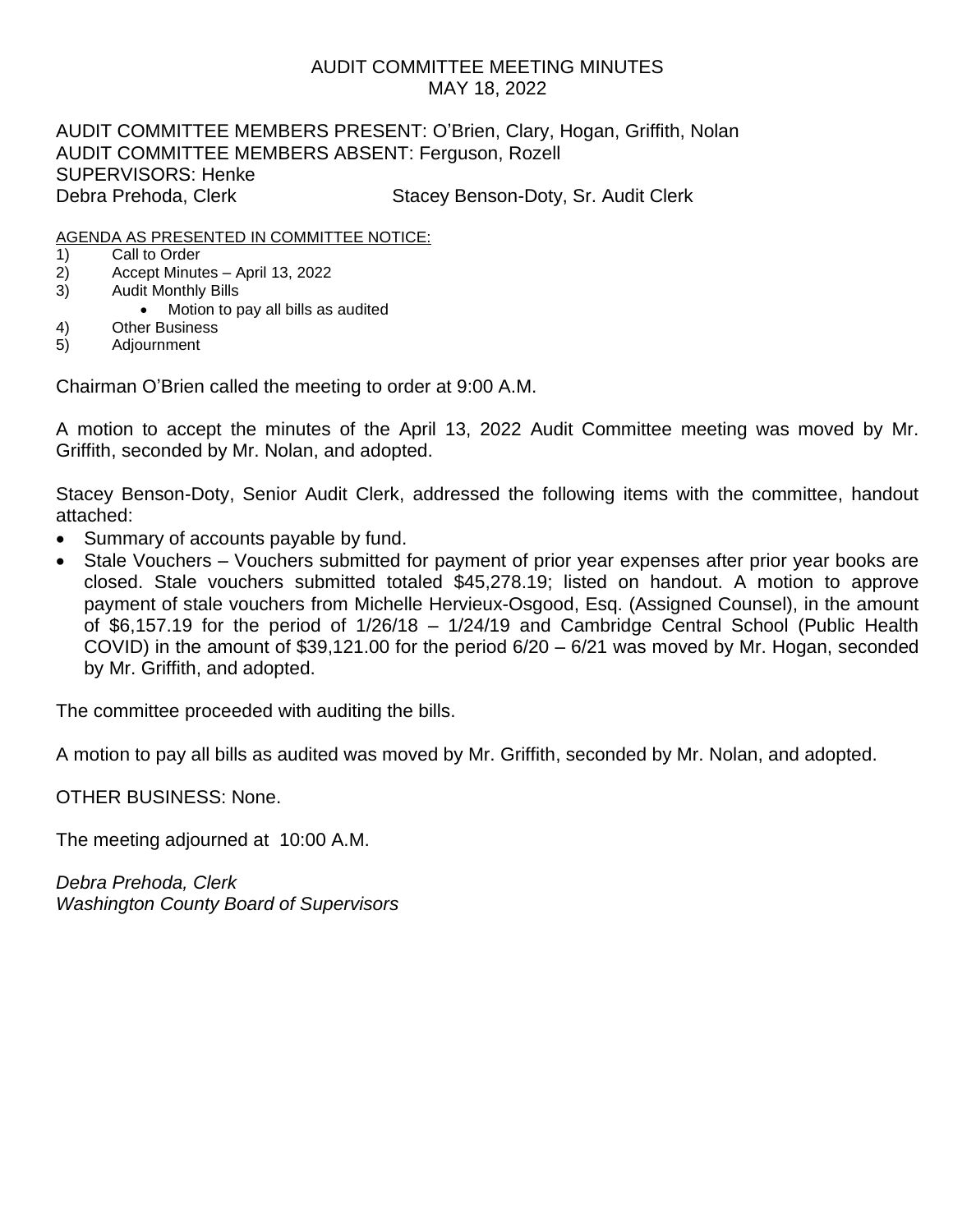#### *SUMMARY OF ACCOUNTS PAYABLE BY FUND*

| <b>FUND</b>                            | <b>AMOUNT</b>  | <b>No. Vouchers</b> | <u>DATE</u> |
|----------------------------------------|----------------|---------------------|-------------|
| <b>GENERAL</b>                         | \$1,654,432.96 | 533                 | 5/18/22     |
| <b>CAR POOL</b>                        | \$91,780.83    | 27                  | 5/18/22     |
| <b>COUNTY ROAD</b>                     | \$116,331.48   | 35                  | 5/18/22     |
| <b>COUNTY ROAD</b><br><b>MACHINERY</b> | \$734,685.18   | 71                  | 5/18/22     |
| <b>SEWER DIST NO 1</b>                 | \$15,169.00    | 1                   | 5/18/22     |
| <b>SEWER DIST NO 2</b>                 | \$99,801.49    | 61                  | 5/18/22     |
| <b>Capital Construction</b>            | \$516,576.39   | 15                  | 5/18/22     |
| <b>Workers Compensation</b>            | \$15,348.50    | 1                   | 5/18/22     |
| <b>Health/Dental(MS)</b>               | \$11,716.00    | $\mathbf{1}$        | 5/18/22     |
| <b>TOTAL ALL FUNDS</b>                 | \$3,255,841.83 | <mark>834</mark>    |             |

## *Submitted To Audit Committee For Approval : Meeting Date 5/18/22*

# *SPECIAL AUDIT 4/19/22*

| <b>GENERAL</b>               | \$7,705.36         | 27              | 4/19/22 |
|------------------------------|--------------------|-----------------|---------|
| <b>CAR POOL</b>              | \$993.56           | 4               | 4/19/22 |
| <b>COUNTY ROAD</b>           | \$310.00           | 5               | 4/19/22 |
| <b>COUNTY ROAD MACHINERY</b> | \$2,240.11         | 6               | 4/19/22 |
| <b>SEWER NO 1</b>            | \$50.00            |                 | 4/19/22 |
| <b>SEWER NO 2</b>            | \$10,835.77        | 12              | 4/19/22 |
| <b>TOTAL</b>                 | <u>\$22,134.80</u> | <mark>55</mark> |         |

# *SPECIAL AUDIT 5/5/22*

| <b>GENERAL</b>               | \$48,131.67 | 35              | 5/5/22 |
|------------------------------|-------------|-----------------|--------|
| <b>CAR POOL</b>              | \$0         | 0               | 5/5/22 |
| <b>COUNTY ROAD</b>           | \$102.78    | 3               | 5/5/22 |
| <b>COUNTY ROAD MACHINERY</b> | \$1,980.11  | 6               | 5/5/22 |
| <b>SEWER NO 1</b>            | \$75.39     | 1               | 5/5/22 |
| <b>SEWER NO 2</b>            | \$2,769.28  | 3               | 5/5/22 |
| <b>TOTAL</b>                 | \$53,059.23 | <mark>48</mark> |        |